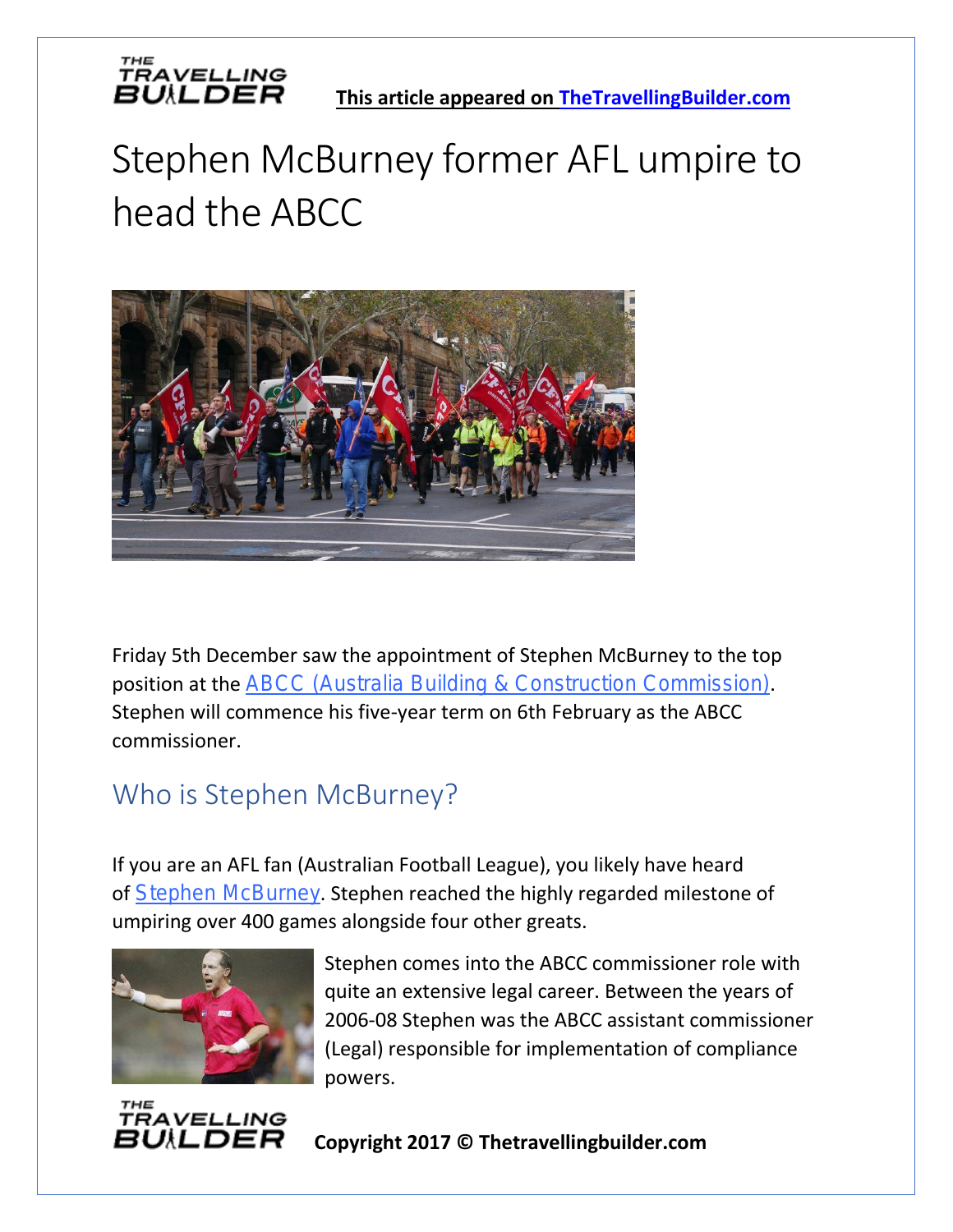THE<br>TRAVELLING<br>**日U***\***LDER** This article appeared on [TheTravellingBuilder.com](https://www.thetravellingbuilder.com/)

The past nine years Stephen was working in the Victorian Office of Chief Examiner, assisting Victorian Police with investigations into serious organised crime.

Stephen McBurney's new appointment as the ABCC commissioner comes at a time when tensions between unions, construction companies and the government are at an all-time high.

With the booming Australian construction industry across the private and public sectors, the ABCC will have its hands full as it has now come into full legislative power.

### Who is the ABCC?

What does this mean for construction? We first need to understand the ABCC role. The Department of Justice, often referred to on-site, as the "Department of Safety" (WHS), are the watchdogs for all things related to Occupational Health and Safety. Whereas the ABCC is the watchdog of everything business related. Basically, the ABCC watch over unions and the construction industry's industrial relation matters.

The ABCC role is to review and enforce the "[Building Code 2016](https://www.abcc.gov.au/building-code/building-code-2016)" which outlines how companies are to perform when undertaking Federal construction works. In short, the code aims to keep the CFMEU and other unions in check and operating consistent with all current industrial relation laws.

To give you an example of what that might look like; strikes that take place over menial matters similar to the firing of a union member could be considered



RAVELLING BUILDER

illegal. Whereas striking over continual unsafe work conditions would be legal, broadly speaking.

The ABCC has the legislative power to fine individuals up to [\\$42,000](https://www.abcc.gov.au/rights-and-responsibilities/unlawful-pickets) and [companies up to \\$210,000](https://www.abcc.gov.au/rights-and-responsibilities/unlawful-pickets) for unlawful picketing (strike action) of building

#### **Copyright 2017 © Thetravellingbuilder.com**